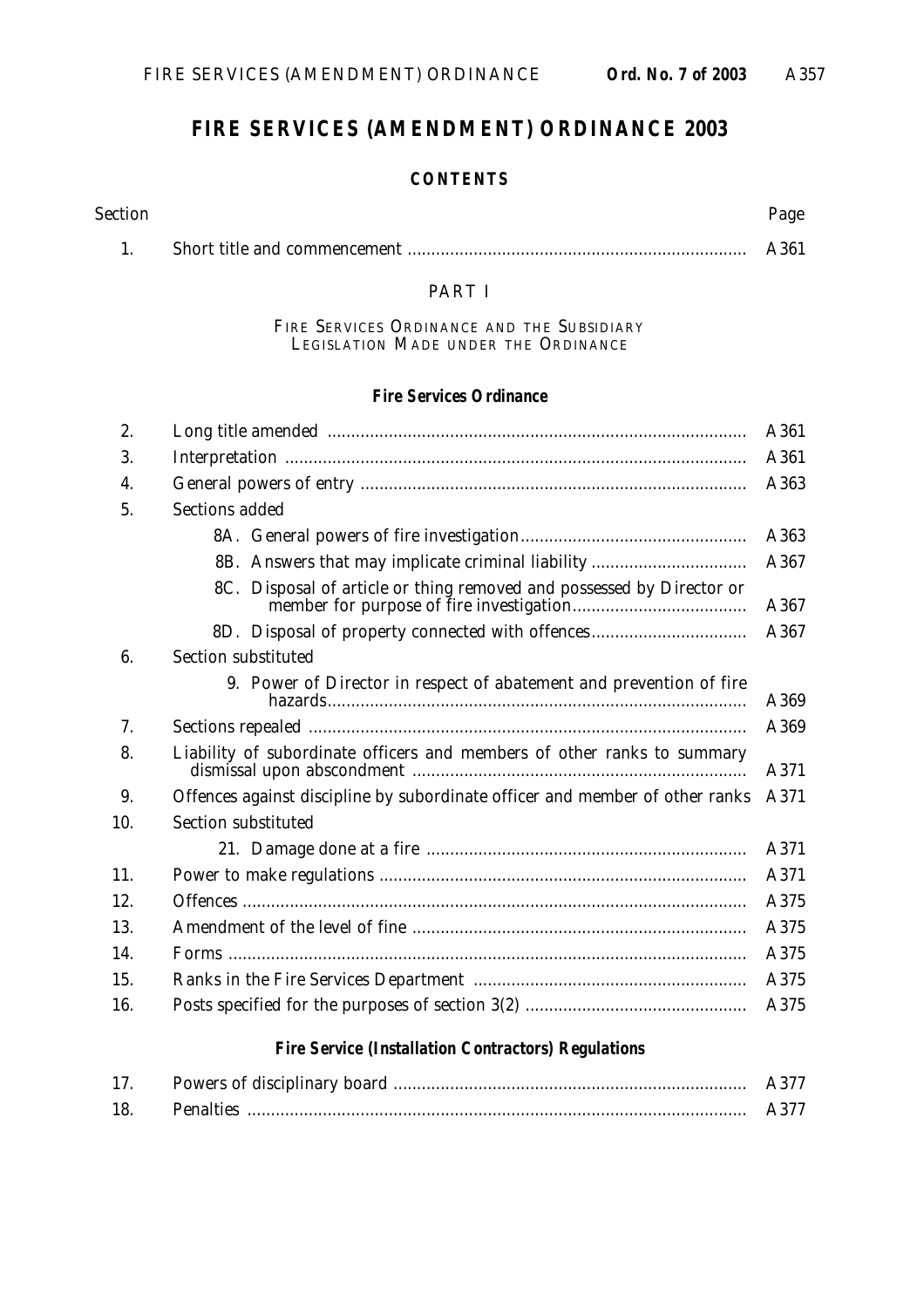| <b>Section</b> |                                                                                       | Page |  |  |
|----------------|---------------------------------------------------------------------------------------|------|--|--|
|                | <b>Fire Service (Installations and Equipment) Regulations</b>                         |      |  |  |
| 19.            | A377                                                                                  |      |  |  |
| 20.            |                                                                                       | A377 |  |  |
|                | PART II                                                                               |      |  |  |
|                | <b>CONSEQUENTIAL AMENDMENTS</b>                                                       |      |  |  |
|                | <b>Public Health and Municipal Services Ordinance</b>                                 |      |  |  |
| 21.            |                                                                                       | A379 |  |  |
|                | <b>Places of Public Entertainment Regulations</b>                                     |      |  |  |
| 22.            |                                                                                       | A379 |  |  |
|                | <b>Fire Safety (Commercial Premises) Ordinance</b>                                    |      |  |  |
| 23.            |                                                                                       | A379 |  |  |
|                | <b>Fire Safety (Buildings) Ordinance</b>                                              |      |  |  |
| 24.            |                                                                                       | A381 |  |  |
|                | <b>PART III</b>                                                                       |      |  |  |
|                | <b>TRANSITIONAL PROVISIONS</b>                                                        |      |  |  |
| 25.            |                                                                                       | A381 |  |  |
| 26.            | Provisions of pre-existing Ordinance continue to apply to existing notices,           | A381 |  |  |
| 27.            | Power of Director to register information, publicize conviction and apply for<br>A383 |      |  |  |
| 28.            | Subordinate officers and members of other ranks absent from duty                      | A385 |  |  |
| 29.            | No derogation from section 23 of Interpretation and General Clauses                   | A385 |  |  |
|                |                                                                                       | A385 |  |  |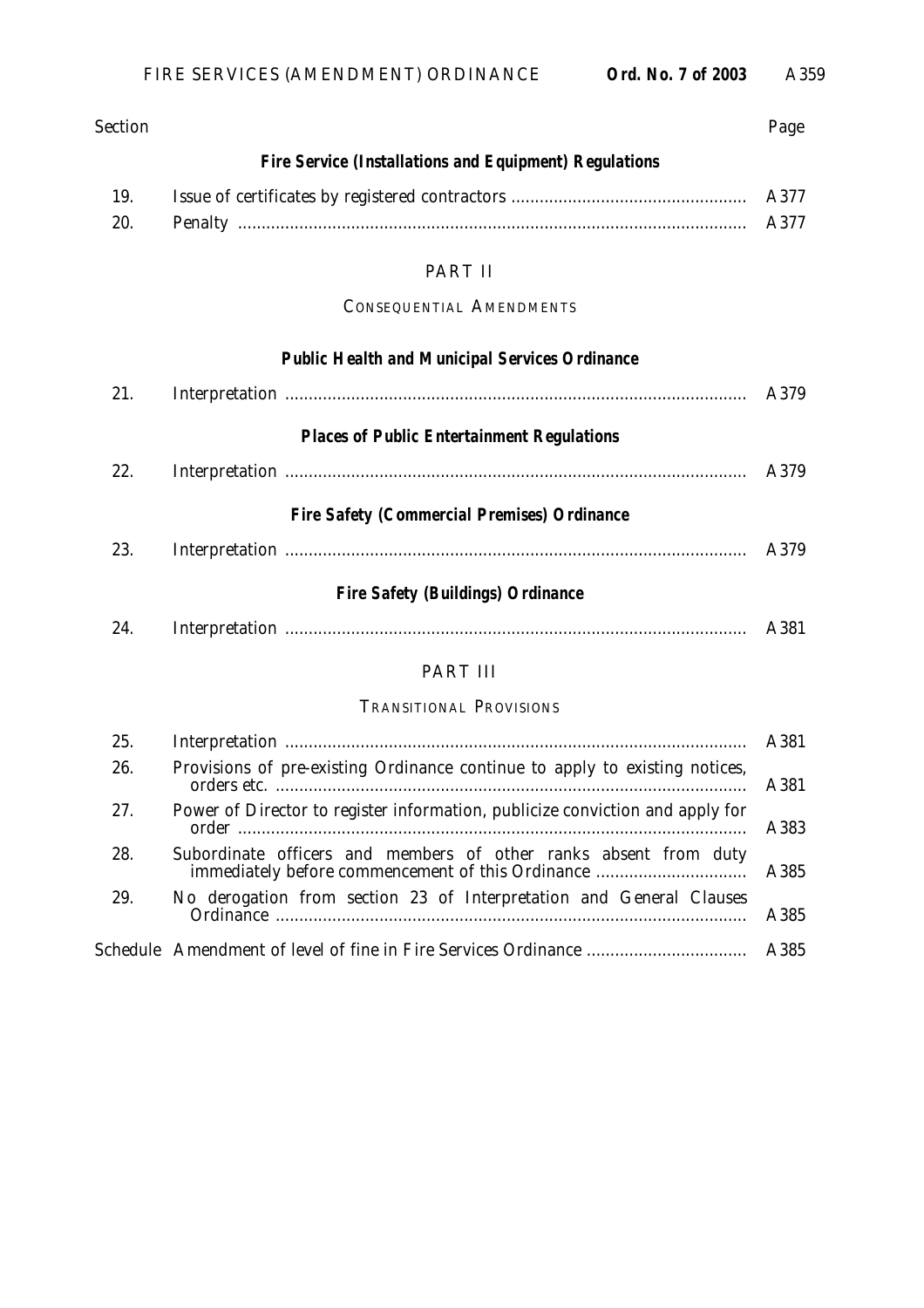### **HONG KONG SPECIAL ADMINISTRATIVE REGION**

ORDINANCE NO. 7 OF 2003



TUNG Chee-hwa Chief Executive 20 March 2003

 $[$ 

An Ordinance to amend the Fire Services Ordinance and the subsidiary legislation made under the Ordinance.

Enacted by the Legislative Council.

#### **1. Short title and commencement**

(1) This Ordinance may be cited as the Fire Services (Amendment) Ordinance 2003.

(2) This Ordinance shall come into operation on a day to be appointed by the Secretary for Security by notice published in the Gazette.

#### PART I

FIRE SERVICES ORDINANCE AND THE SUBSIDIARY LEGISLATION MADE UNDER THE ORDINANCE

#### **Fire Services Ordinance**

#### **2. Long title amended**

The long title to the Fire Services Ordinance (Cap. 95) is amended by adding ", for the investigation into matters relating to a fire" after "hazards".

#### **3. Interpretation**

Section 2 is amended, in the definition of "fire service installation or equipment", by adding—

 $\mathcal{L}(d)$  facilitating the evacuation from any premises in case of fire;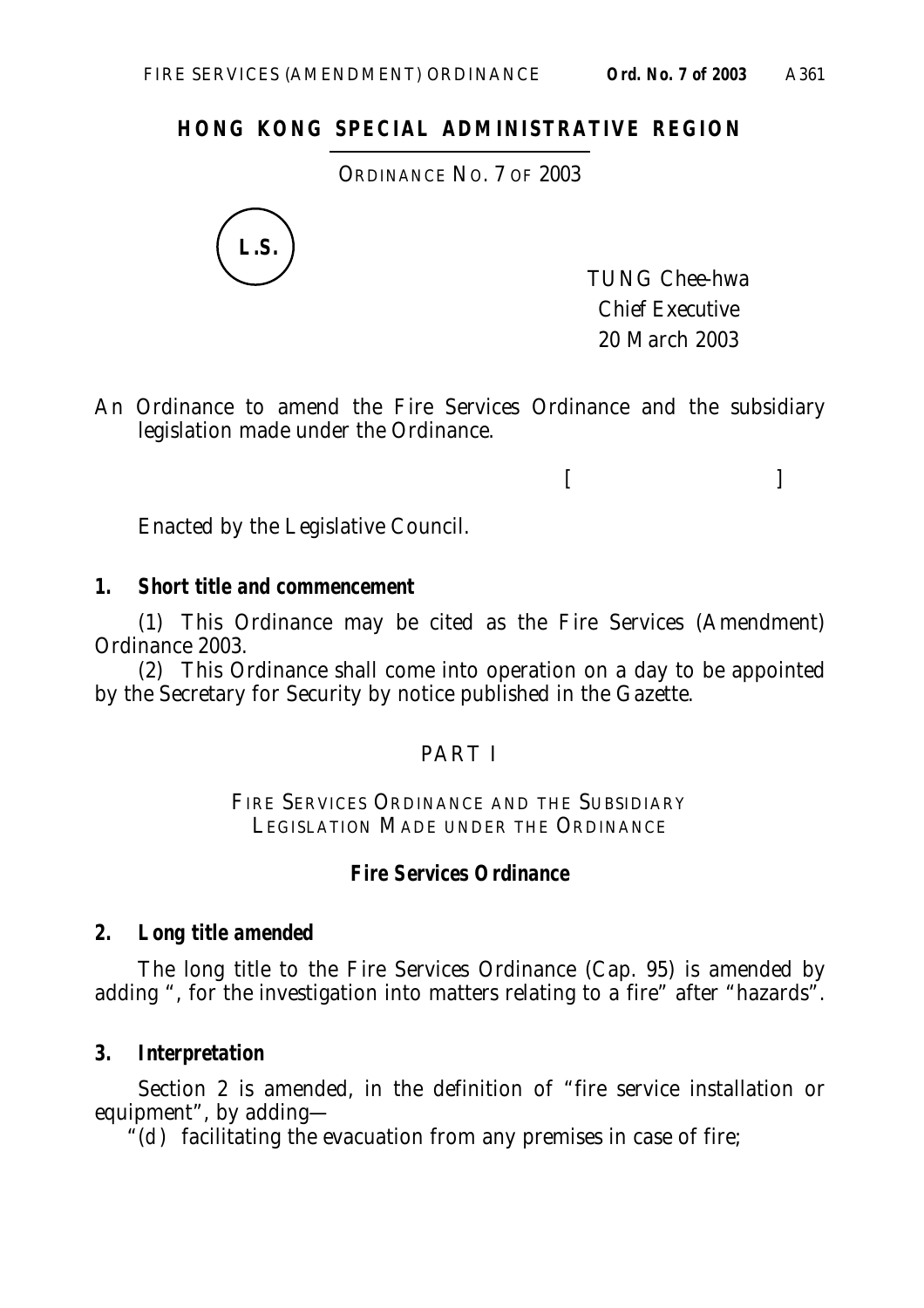(*e*) providing a stand-by power supply to an installation or equipment the purposes of which are mentioned in paragraphs (*a*) to (*d*) in the event of the loss of normal power supply;".

### **4. General powers of entry**

Section 8(3) is amended by repealing everything after " $\frac{1}{60}$   $\frac{1}{60}$   $\frac{1}{60}$   $\frac{1}{100}$  and substituting "在防禦侵入者方面的有效程度,一如他在進入時所察覺到的狀況。".

### **5. Sections added**

The following are added—

## "**8A. General powers of fire investigation**

(1) Within a reasonable period after a fire in or on any premises has been extinguished, the Director or any member authorized by the Director in writing on producing, if so required, the document showing the member's authority, may enter the premises for the purpose of investigation into the cause of or other matters relating to the fire.

- (2) Having entered the premises, the Director or member—
	- (*a*) may stay in or on the premises for so long as it is reasonably necessary for the purpose referred to in subsection (1);
	- (*b*) may remove and take possession of any article or thing found in or on the premises that the Director or member has reasonable cause to believe is necessary for the purpose referred to in subsection (1);
	- (*c*) may deal with the article or thing referred to in paragraph (*b*) in such a way as appears to the Director or member to be reasonably necessary for examination or analysis;
	- (*d*) may retain the article or thing referred to in paragraph (*b*) for so long as it is reasonably necessary for examination or analysis;
	- (*e*) may take such photographs and make such video recordings as the Director or member has reasonable cause to believe is necessary for the purpose referred to in subsection (1);
	- (*f*) may require any person whom the Director or member has reasonable cause to believe is able to give any information relevant to the purpose referred to in subsection (1)—
		- (i) to attend at a time and place specified by the Director or member;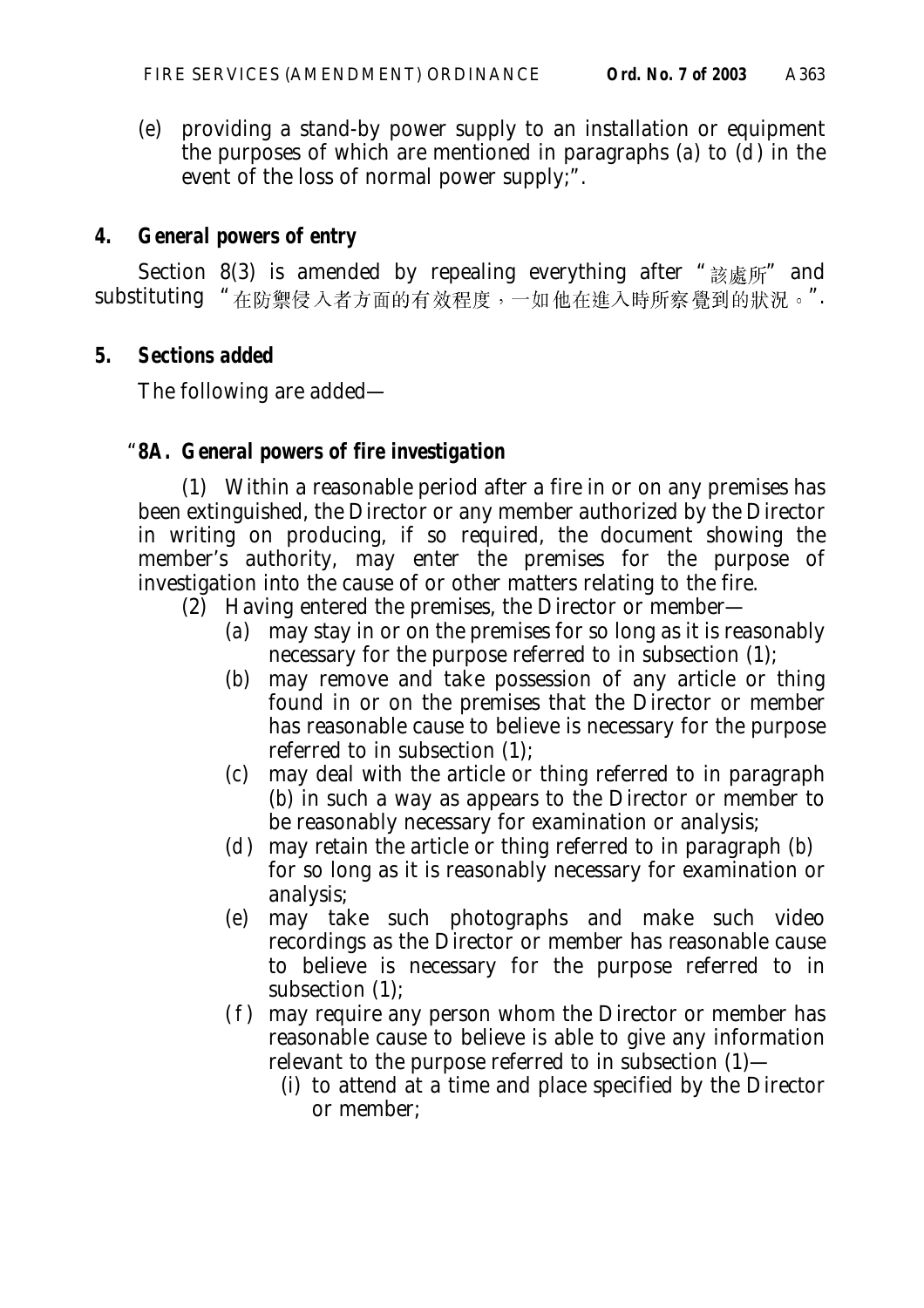- (ii) to answer (in the absence of persons other than any person whom the Director or member may allow to be present and a person nominated to be present by the person on whom the requirement is imposed) such questions as the Director or member thinks fit to ask; and
- (iii) to sign a declaration of the truth of the person's answer;
- (*g*) may require the production of, and inspect and take copies of documents that the Director or member has reasonable cause to believe is necessary for the purpose referred to in subsection (1);
- (*h*) may require any person to afford the Director or member such facilities and assistance with respect to any article or thing within that person's control or in relation to which that person has responsibilities as the Director or member considers reasonably necessary to exercise any of the powers conferred by this subsection.

(3) Nothing in this section shall be taken to compel a person to disclose any information or produce any document that the person would on grounds of legal professional privilege be entitled to refuse to disclose or produce.

(4) On leaving any unoccupied premises that the Director or member entered under this section, the Director or member shall leave them as effectually secured against trespassers as the Director or member found them to be at the time of entry.

- (5) If the Director or member who—
	- (*a*) obtains any information from the answer given or document obtained under subsection (2)(*f*) or (*g*), as the case may be; or
	- (*b*) in compliance with this section, enters a factory, workshop, workplace or premises used for business purposes,

discloses to any person any information obtained by the Director or member under subsection  $(2)(f)$  or  $(g)$  or in the factory, workshop, workplace or premises with regard to any manufacturing process or trade secret, the Director or member shall, unless the disclosure is made in the performance of the Director's or member's duty, be guilty of an offence and shall be liable to a fine at level 4.

(6) This section shall not affect the power of the Commissioner of Police under the Fire Investigation Ordinance (Cap. 12).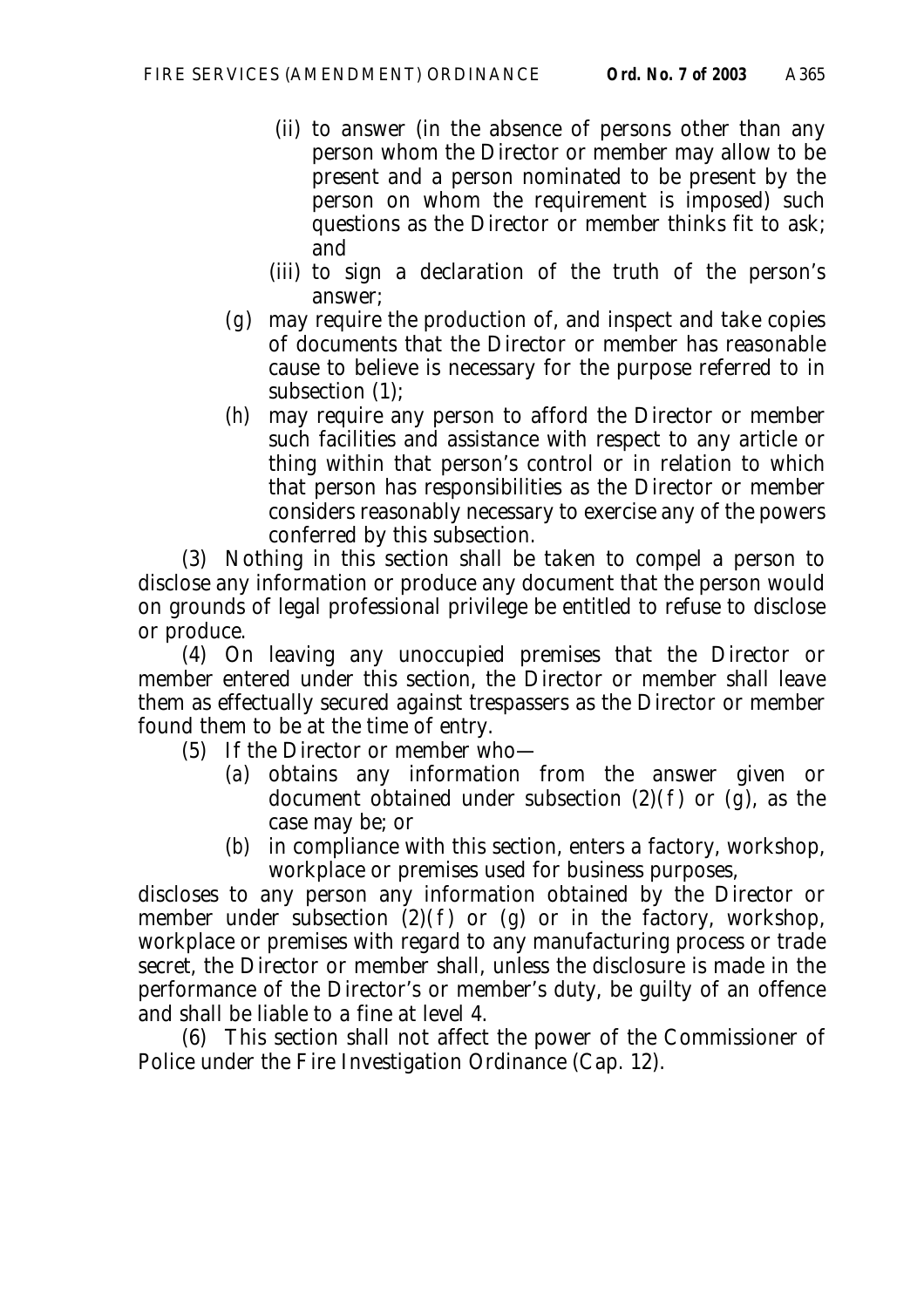### **8B. Answers that may implicate criminal liability**

If an answer to a question asked under section  $8A(2)(f)(ii)$  tends to incriminate the person who gave the answer, neither the question nor the answer shall be admissible in evidence against the person in criminal proceedings other than proceedings for an offence under section 36 of the Crimes Ordinance (Cap. 200) in respect of the answer given.

### **8C. Disposal of article or thing removed and possessed by Director or member for purpose of fire investigation**

(1) If any article or thing is removed from any premises and possessed by the Director or a member under section 8A(2)(*b*), a notice in both English and Chinese shall be caused to be affixed by the Director or member at a conspicuous part of the premises—

- (*a*) setting out details of the article or thing; and
- (*b*) calling for submission, within 1 month after the day on which the notice was affixed, of any claim for the return of the article or thing after it has been examined or analysed under section 8A(2)(*c*).

(2) If a claim is made under subsection (1) for the return of the article or thing, the Director or member may refuse to return it unless satisfied that the claimant is the owner or otherwise entitled to possession of the article or thing.

(3) If the article or thing is not claimed within the period under subsection (1), or if the Director or member refuses to return it under subsection (2), the article or thing may be disposed of in such a way as the Director or member thinks fit.

## **8D. Disposal of property connected with offences**

Section 102 of the Criminal Procedure Ordinance (Cap. 221) shall apply with respect to any property came into the possession of the Director or a member in connection with an offence under this Ordinance as it applies with respect to the property in the possession of a court, magistrate, the police or the Customs and Excise Service.".

## **6. Section substituted**

Section 9 is repealed and the following substituted—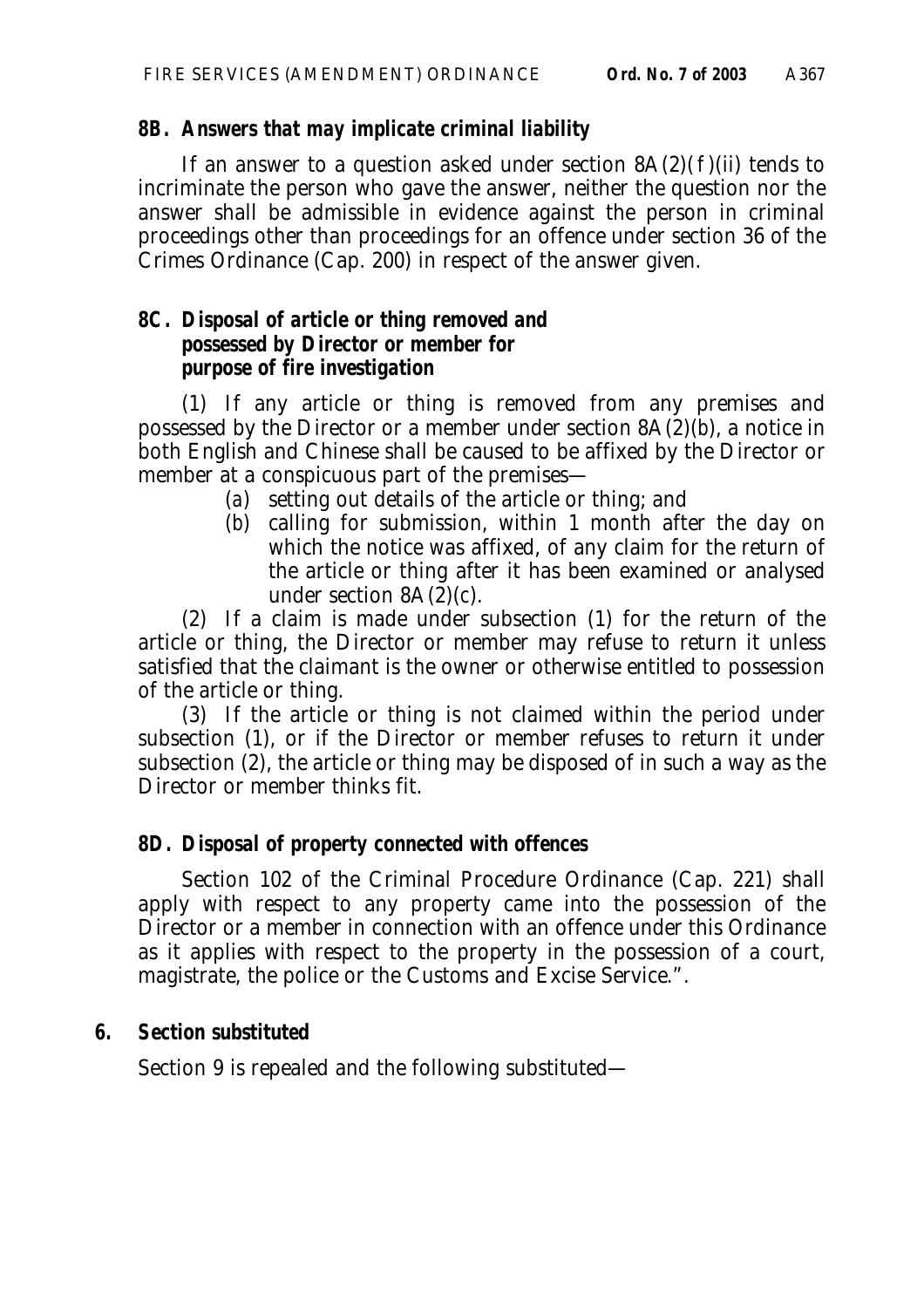#### "**9. Power of Director in respect of abatement and prevention of fire hazards**

For the purpose of abating a fire hazard or preventing it from recurring, the Director—

- (*a*) if satisfied of the existence in or on any premises of any fire hazard, may serve a prescribed notice on a person requiring the person to do such things as may be specified by the Director to abate the fire hazard within the period specified in the notice;
- (*b*) may, under the prescribed circumstances, cause to be carried out any works in respect of any premises and recover the expenses incurred from any person;
- (*c*) may, under the prescribed circumstances, remove and take possession of any article or thing and dispose of it in the prescribed manner;
- (*d*) may, under the prescribed circumstances, cause to be registered in the Land Registry any information concerning any premises in relation to which a person is charged with, convicted of, acquitted of or successfully appeals against a conviction of an offence under this Ordinance;
- (*e*) may cause to be publicised by the prescribed means the fact of a conviction of an offence under this Ordinance;
- (*f*) may apply to a court or magistrate for an order—
	- (i) that closes any premises in relation to which a person has been convicted of an offence under this Ordinance in accordance with the regulation made under section  $25(1)(hb)$ (ii);
	- (ii) that prohibits any premises to be used for a particular purpose in accordance with the regulation made under section 25(1)(*hb*)(iv);
	- (iii) that requires a person to abate a fire hazard or prevent it from recurring; or
	- (iv) that requires a person to remove any article or thing that obstructs or may obstruct, or locks or may lock the means of escape in any premises;".

# **7. Sections repealed**

Sections 9A, 9B, 9C and 9D are repealed.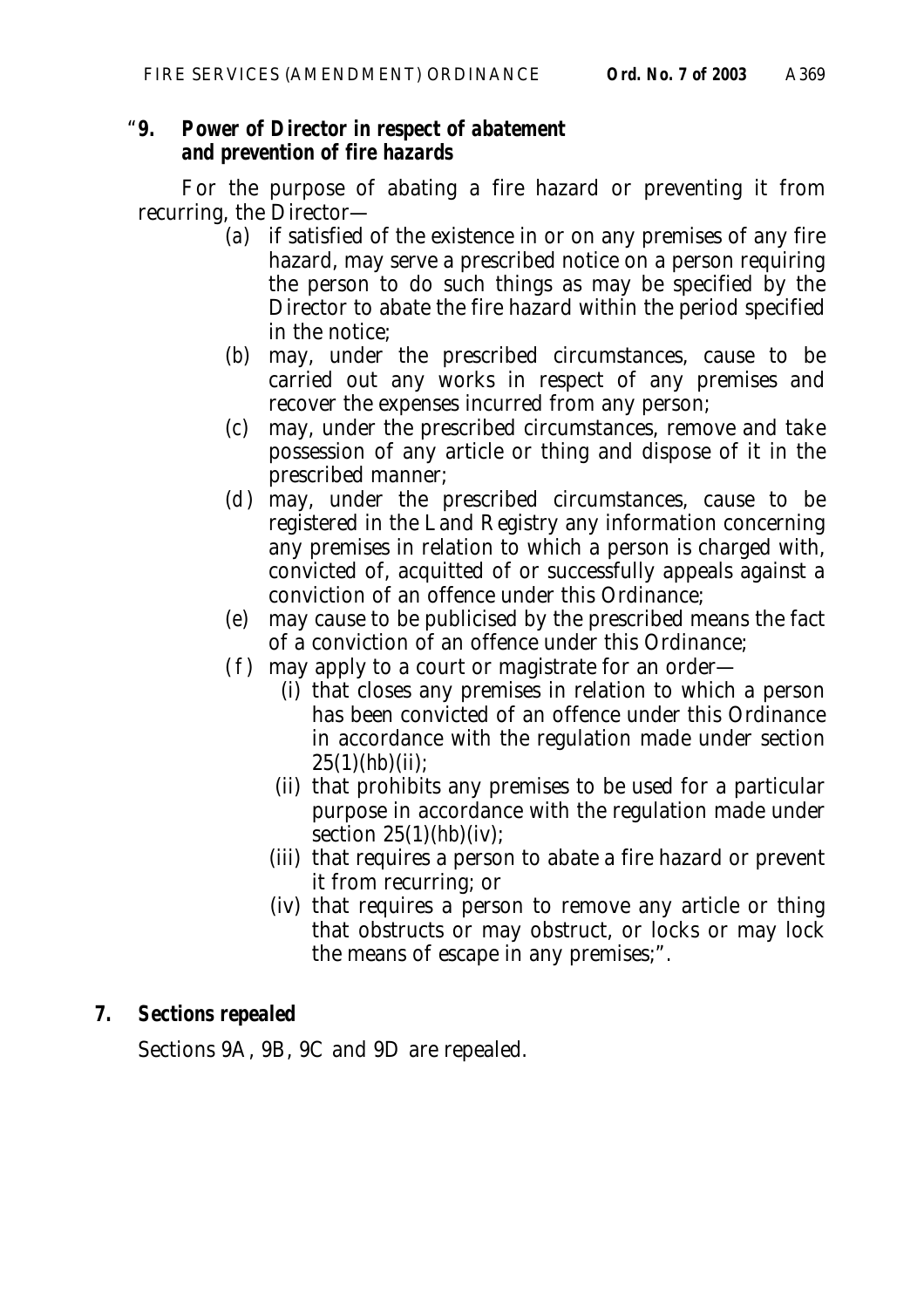# **8. Liability of subordinate officers and members of other ranks to summary dismissal upon abscondment**

Section 13A(1) is amended by repealing "21" and substituting "14".

# **9. Offences against discipline by subordinate officer and member of other ranks**

Section 14(8) is repealed.

## **10. Section substituted**

Section 21 is repealed and the following substituted—

### "**21. Damage done at a fire**

(1) Save where subsection (2) applies, a damage done by the Fire Services Department in the discharge of its duty on the occasion of a fire or an incident that may pose an immediate danger of fire is taken to be a damage by fire within the meaning of a policy of insurance against fire.

(2) For the purpose of a policy of insurance against fire that was executed immediately before the commencement of section 10 of the Fire Services (Amendment) Ordinance 2003 (7 of 2003), a damage done by the Fire Services Department in the discharge of its duty on the occasion of a fire is taken to be a damage by fire within the meaning of the policy of insurance against fire.".

#### **11. Power to make regulations**

Section 25 is amended—

- (*a*) by renumbering it as section 25(1);
- (*b*) in subsection (1), by adding—
	- "(*hb*) the making of an order by a court or magistrate—
		- (i) that requires a person to abate a fire hazard or prevent it from recurring;
		- (ii) that closes any premises in relation to which a person has been convicted of an offence under this Ordinance;
		- (iii) that rescinds or suspends an order under subparagraph (ii);
		- (iv) that prohibits any premises to be used for a particular purpose;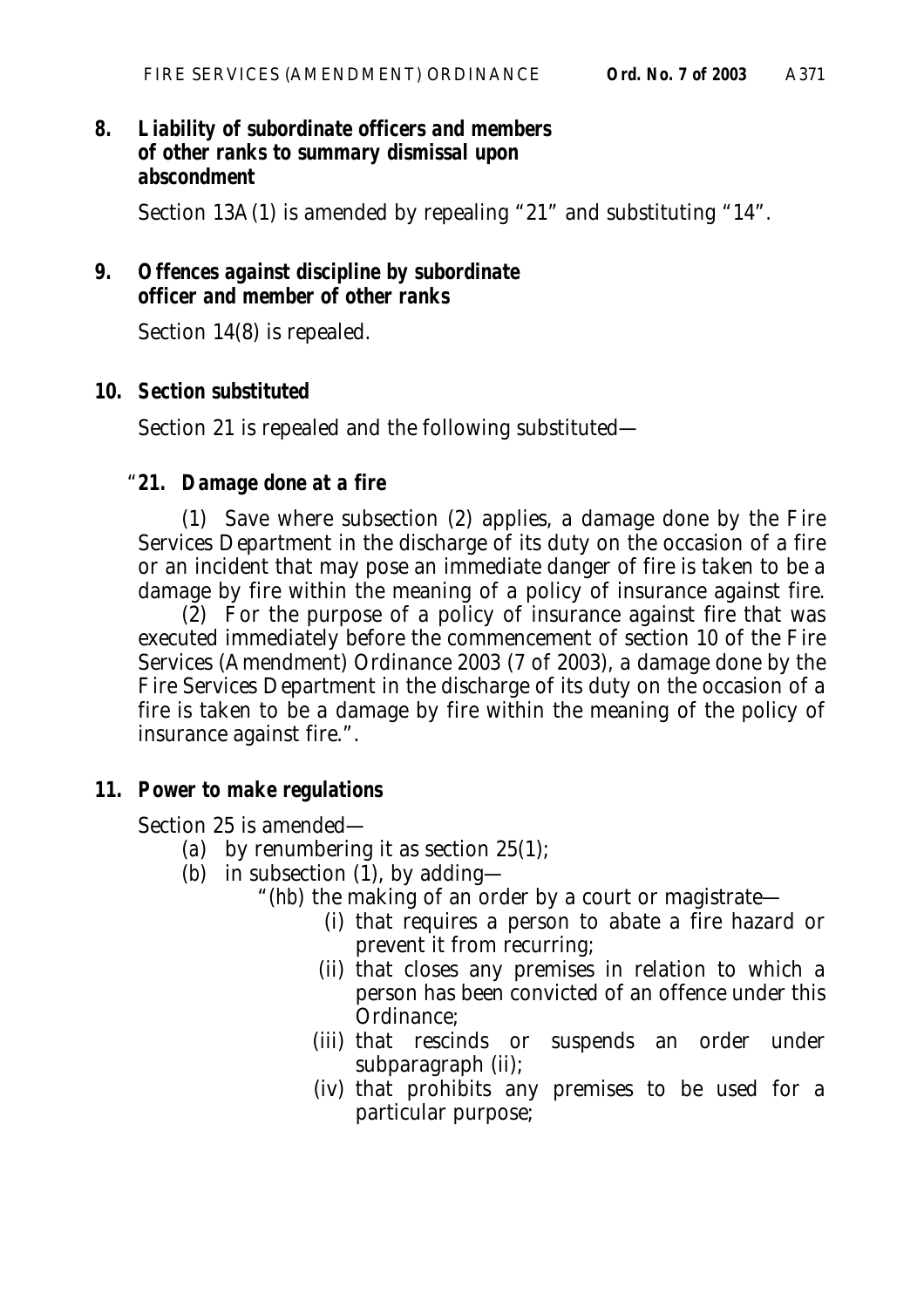- (v) that requires a person to remove any article or thing that obstructs or may obstruct, or locks or may lock the means of escape in any premises;
- (vi) that terminates the tenancy of any premises;
- (*hc*) the procedure and other matters relating to an order under paragraph (*hb*);
- (*hd*) the prevention of obstruction to and locking of the means of escape in any premises;
- (*he*) the regulation of the conveyance on land of a container that contains a part of a motor vehicle that has fuel in its fuel tank or is otherwise stained with fuel;
- (*hf*) the regulation of the stowage of a part of a motor vehicle that has fuel in its fuel tank or is otherwise stained with fuel, in a container that is or is to be conveyed on land;
- (*hg*) the powers of any prescribed public officer to stop, board and search a vehicle or enter and search a container and seize, remove and detain articles or things carried in, on or by the vehicle or contained in the container that is related to an offence under this Ordinance;
- (*hh*) the prohibition of possession or control of a prescribed substance in or on any prescribed premises for the purpose of a business of supplying the substance for transferring to the fuel tank of a motor vehicle;
- (*hi*) the power of the Director to obtain, or to authorize a member in writing to obtain, personal particulars from any person under the prescribed circumstances;
- (*hj*) the liability of the owner, tenant, occupier or person in charge of any premises who knowingly permits or suffers an offence under this Ordinance to be committed in or on the premises;
- (*hk*) the liability of a person who lets, or agrees to let, whether as principal or agent of another person, any premises with the knowledge that an offence under this Ordinance is to be committed in or on the premises;
- (*hl*) the prescribing of anything required to be prescribed under this Ordinance;";
- (*c*) by adding—

"(2) A regulation made under this section may provide that the Director may not authorize members of certain ranks to exercise a power or discharge a duty that the Director by any enactment is entitled to exercise or required to discharge.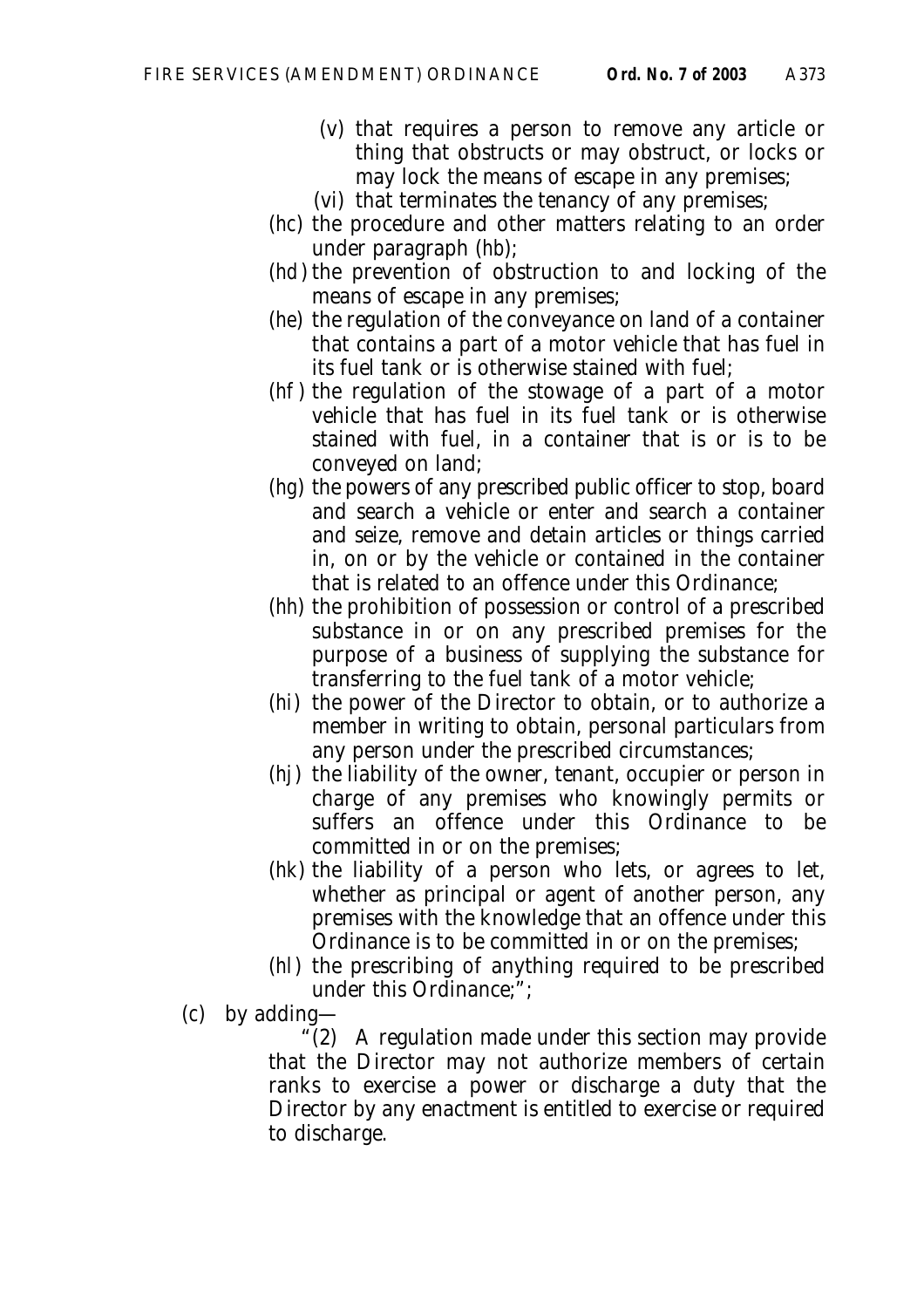(3) A regulation made under this section may provide that—

- (*a*) any contravention of the provisions of the regulation shall be an offence; and
- (*b*) any person who contravenes the regulation shall be liable on conviction to a fine not exceeding \$300,000 and to imprisonment for a period not exceeding 1 year, and in the case of a continuing offence, to a daily penalty not exceeding \$30,000.".

### **12. Offences**

Section 27(1) is repealed and the following substituted—

"(1) Any person who, without reasonable excuse, resists, obstructs or delays any member acting in the exercise of the member's power, or in the discharge of any duty conferred by this Ordinance, shall be guilty of an offence and shall be liable to a fine at level 3 and to imprisonment for 6 months.".

## **13. Amendment of the level of fine**

The provisions in column 2 of the Schedule are amended to the extent and in the manner set out in column 3 of that Schedule.

## **14. Forms**

The Fifth Schedule is amended—

- (*a*) in Form 1, by repealing "19";
- (*b*) by repealing Forms 2, 3, 3A and 4.

## **15. Ranks in the Fire Services Department**

The Sixth Schedule is amended, in Part I, by adding after "Deputy Chief Fire Officer"—

"Deputy Chief Ambulance Officer

Senior Assistant Chief Ambulance Officer".

# **16. Posts specified for the purposes of section 3(2)**

The Seventh Schedule is amended by repealing everything under the heading and substituting—

"Senior Engineer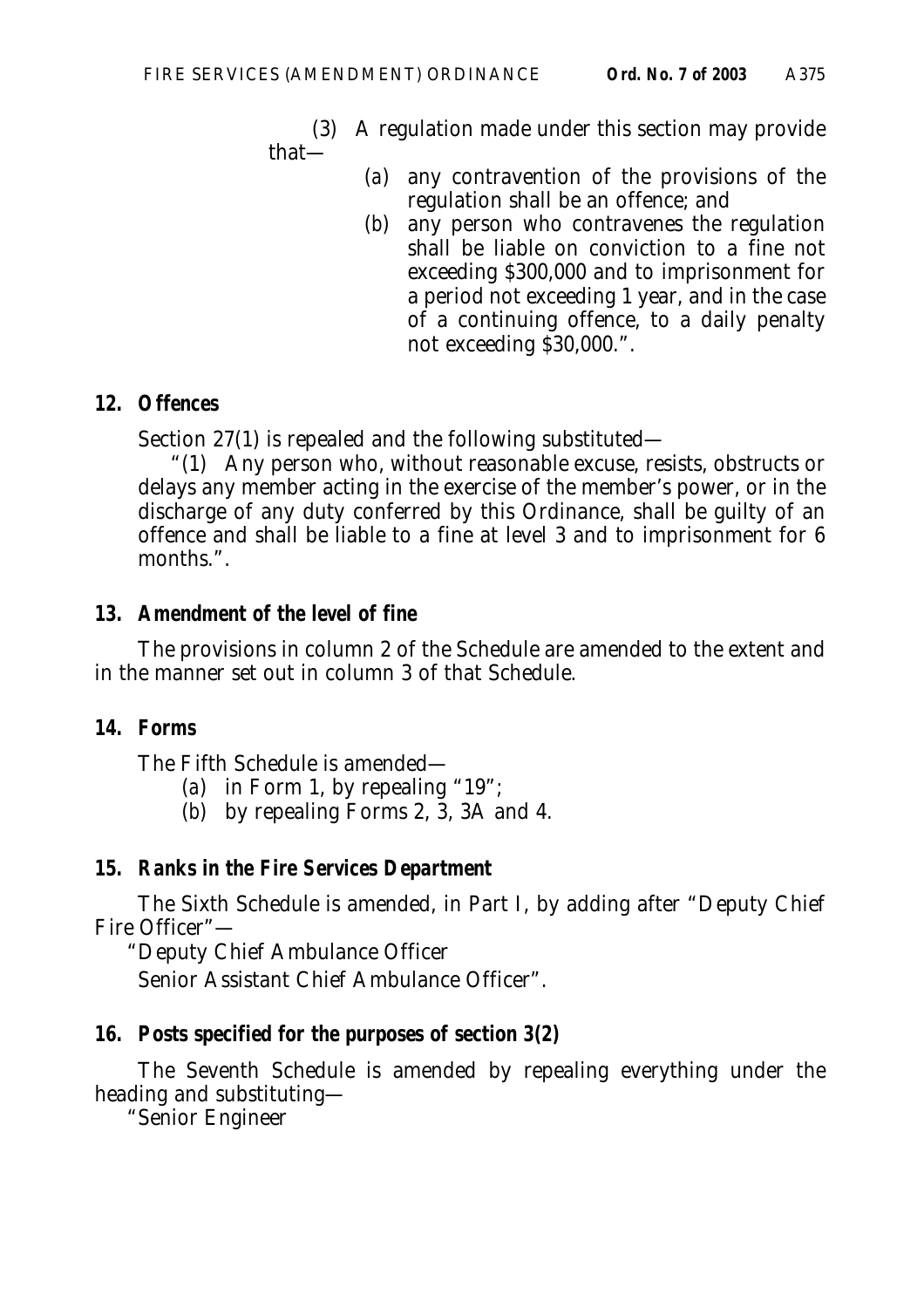Engineer Chief Technical Officer Principal Technical Officer Senior Mechanical Inspector Mechanical Inspector Senior Building Services Inspector Building Services Inspector Assistant Building Services Inspector Electrical Inspector Special Photographer I Special Photographer II".

# **Fire Service (Installation Contractors) Regulations**

# **17. Powers of disciplinary board**

Regulation 11(3) and (4) of the Fire Service (Installation Contractors) Regulations (Cap. 95 sub. leg.) is amended by repealing "of \$500" and substituting "at level 2".

## **18. Penalties**

Regulation 16 is amended by repealing "of \$2,000" and substituting "at level 3".

# **Fire Service (Installations and Equipment) Regulations**

## **19. Issue of certificates by registered contractors**

Regulation 9(2A) and (3) of the Fire Service (Installations and Equipment) Regulations (Cap. 95 sub. leg.) is amended by repealing "of \$5,000" and substituting "at level 5".

## **20. Penalty**

Regulation 12 is amended by repealing "of \$5,000" and substituting "at level 5".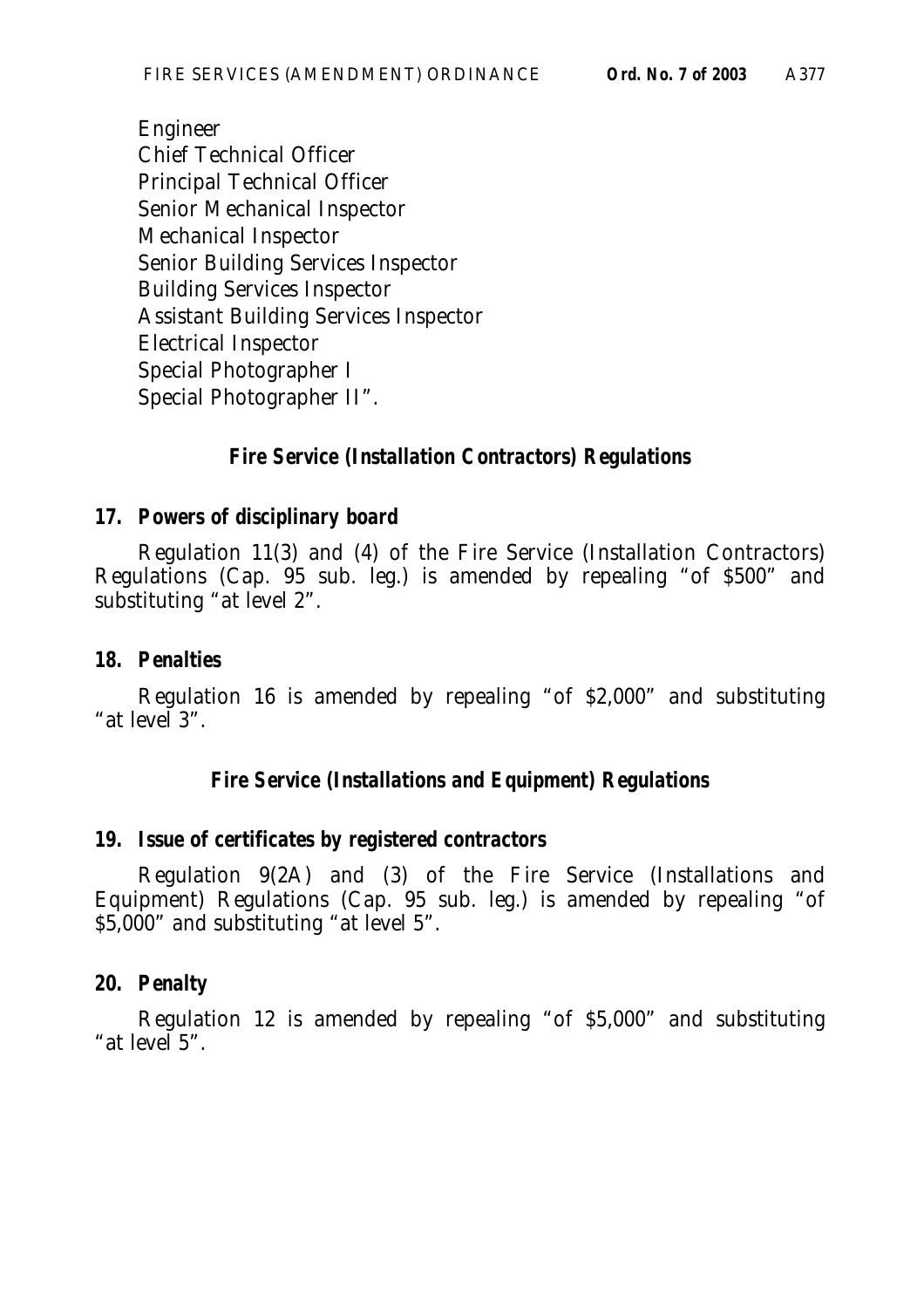# PART II

## CONSEQUENTIAL AMENDMENTS

# **Public Health and Municipal Services Ordinance**

# **21. Interpretation**

Section 2(1) of the Public Health and Municipal Services Ordinance (Cap. 132) is amended, in the definition of "fire service installation or equipment", by adding—

- " $(d)$  facilitating the evacuation from any premises or place in case of fire;
	- (*e*) providing a stand-by power supply to an installation or equipment the purposes of which are mentioned in paragraphs  $(a)$  to  $(d)$  in the event of the loss of normal power supply;".

# **Places of Public Entertainment Regulations**

# **22. Interpretation**

Regulation 2 of the Places of Public Entertainment Regulations (Cap. 172 sub. leg.) is amended in the definition of "fire service installations and equipment"—

- (*a*) in paragraph (*b*), by repealing "or";
- (*b*) by adding—
	- " $(d)$  facilitating the evacuation from any premises or place in case of fire; or
	- (*e*) providing a stand-by power supply to an installation and equipment the purposes of which are mentioned in paragraphs (*a*) to  $(d)$  in the event of the loss of normal power supply;".

# **Fire Safety (Commercial Premises) Ordinance**

# **23. Interpretation**

Section 3(1) of the Fire Safety (Commercial Premises) Ordinance (Cap. 502) is amended in the definition of "fire service installation or equipment"—

- (*a*) in paragraph (*c*), by adding "or" at the end;
- (*b*) by adding—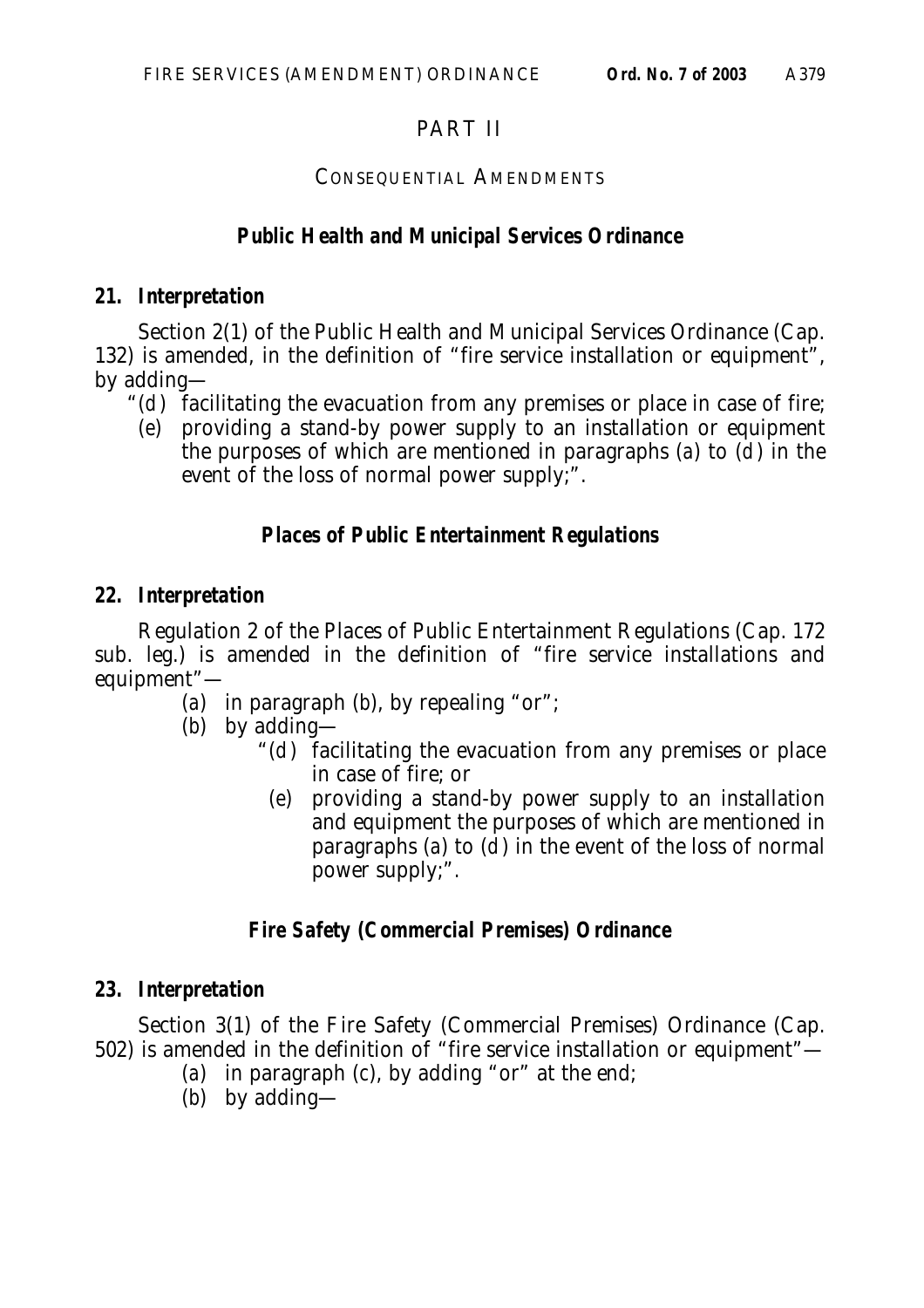- " $(d)$  facilitating the evacuation from any premises or place in case of fire; or
- (*e*) providing a stand-by power supply to an installation or equipment the purposes of which are mentioned in paragraphs (*a*) to  $(d)$  in the event of the loss of normal power supply;".

# **Fire Safety (Buildings) Ordinance**

## **24. Interpretation**

Section 3(1) of the Fire Safety (Buildings) Ordinance (21 of 2002) is amended in the definition of "fire service installation or equipment"—

- (*a*) in paragraph (*b*), by repealing "or";
- (*b*) in the Chinese text, in paragraph (*c*), by repealing the comma and substituting a semicolon;
- (*c*) by adding—
	- " $(d)$  facilitating the evacuation from any premises or place in case of fire; or
	- (*e*) providing a stand-by power supply to an installation or equipment the purposes of which are mentioned in paragraphs (*a*) to (*d*) in the event of the loss of normal power supply;".

# PART III

# TRANSITIONAL PROVISIONS

# **25. Interpretation**

(1) In this Part, "pre-existing Ordinance"  $(\nleftrightarrow$   $\hat{m}$   $\hat{m}$  means the Fire Services Ordinance (Cap. 95) that was in force before the commencement of this Ordinance.

(2) Unless the context otherwise requires, words and phrases in this Part shall be construed in accordance with the pre-existing Ordinance.

# **26. Provisions of pre-existing Ordinance continue to apply to existing notices, orders etc.**

The provisions of the pre-existing Ordinance shall continue to apply in relation to—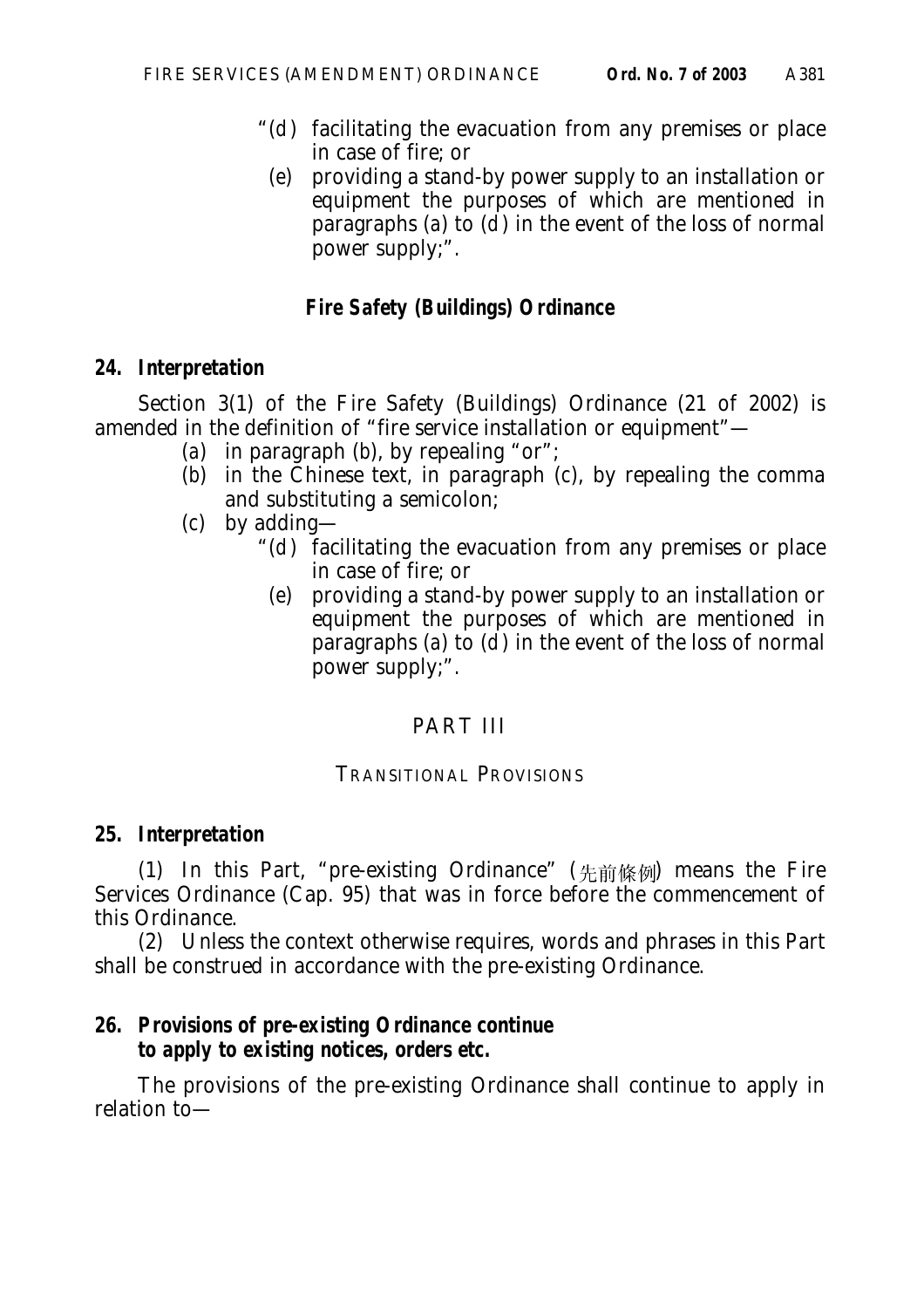- (*a*) a fire hazard abatement notice served under section 9(1) of the pre-existing Ordinance;
- (*b*) a notice served under section 9(1A) of the pre-existing Ordinance;
- (*c*) a fire hazard order made under section 9(3AA) or (4) of the pre-existing Ordinance;
- (*d*) the recovery of expenses incurred in—
	- (i) the carrying out of works under section 9(3A) of the pre-existing Ordinance;
	- (ii) the abatement of fire hazard or execution of a fire hazard order under section  $9(9)(b)$  or  $(10)(c)$  of the pre-existing Ordinance;
	- (iii) the execution of works under section  $9C(4)(b)$  of the pre-existing Ordinance;
- (*e*) a complaint made under section 9(4) of the pre-existing Ordinance;
- $(f)$  an appeal referred to in section  $9(10)$  of the pre-existing Ordinance;
- (*g*) a closing order made under section 9(7A) of the pre-existing Ordinance;
- (*h*) any property removed under section 9 of the pre-existing Ordinance in abating or preventing the recurrence of a fire hazard;
- (*i*) a certificate signed by the Director under section 9B(4) of the pre-existing Ordinance;
- $(j)$  a removal order made under section 9C(1) of the pre-existing Ordinance;
- (*k*) an offence committed, or any conviction (subject to section 27), under section 9(1C), (3), (4A) or (9)(*a*), section 9B(1) or (2) or section 9C(4)(*a*) of the pre-existing Ordinance,

before the commencement of this Ordinance, as if this Ordinance has not been enacted.

### **27. Power of Director to register information, publicize conviction and apply for order**

Notwithstanding section 26(*k*), the new section 9(*d*), (*e*) and (*f*) of the principal Ordinance shall apply where, after the commencement of this Ordinance, a person is charged with, convicted of, acquitted of or successfully appeals against a conviction of an offence committed under the pre-existing Ordinance before the commencement of this Ordinance.